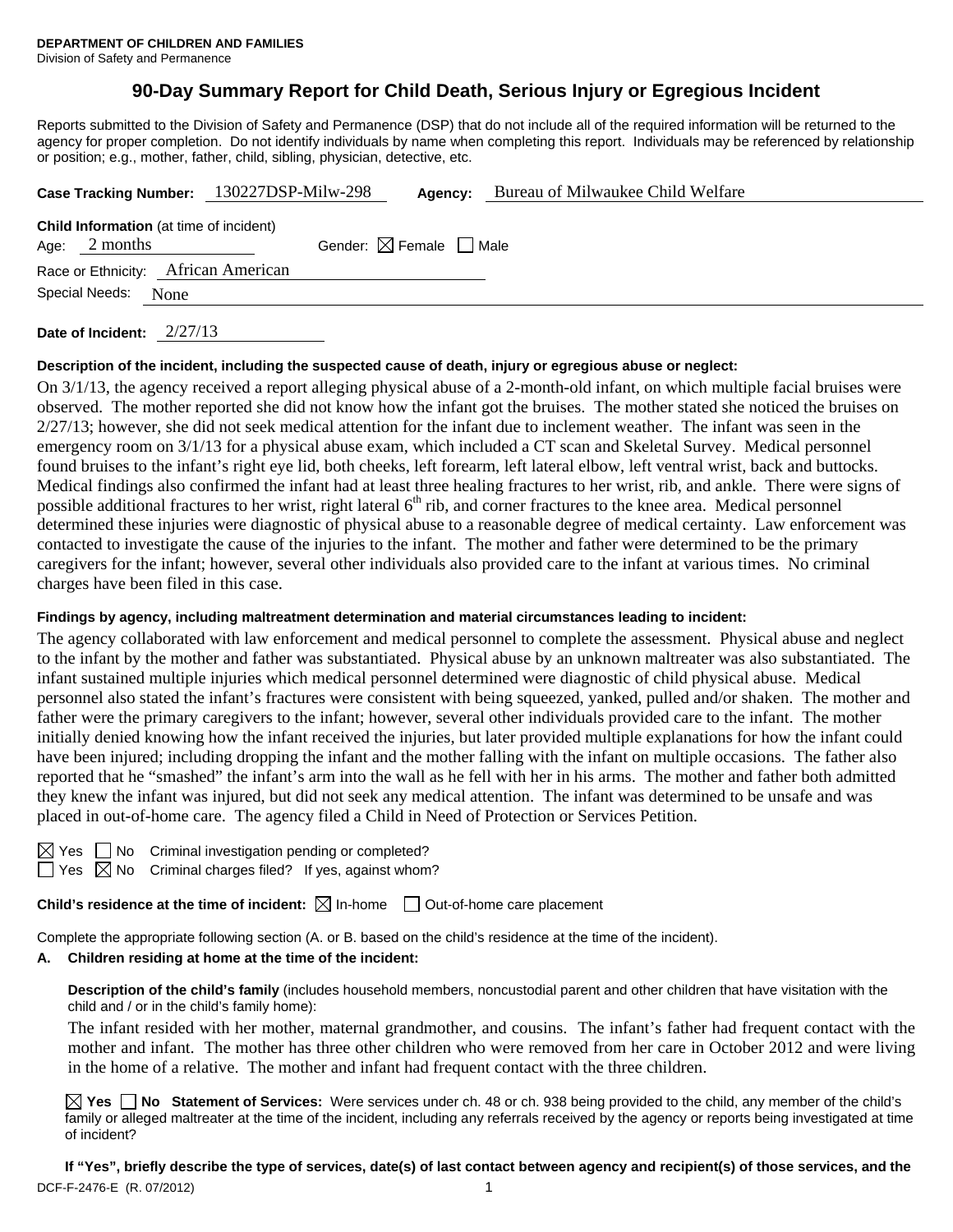#### **person(s) receiving those services:**

The agency became involved with the family in October 2012 after the mother's 11-month-old (now 1-year-old) child received severe burns to her face by the mother's boyfriend. The mother's three children were determined to be unsafe and were placed in out-of-home care with a relative. The agency filed Child in Need of Protection or Services Petitions and opened the case for ongoing case management services. The infant was born in January 2013 and the agency continued to provide monitoring and services to the mother while the infant remained in her care. The case manager had contact with the mother and infant on 2/28/13. The case manager observed the bruising to the infant's face on 2/28/13, which prompted the infant to be taken for medical attention on 3/1/13.

#### **Summary of all involvement in services as adults under ch. 48 or ch. 938 by child's parents or alleged maltreater in the previous five years:** (Does not include the current incident.)

The family has been receiving ongoing case management and foster care services since 10/17/12.

#### **Summary of actions taken by the agency under ch. 48, including any investigation of a report or referrals to services involving the child, any member of the child's family living in this household and the child's parents and alleged maltreater.** (Does not include the current incident.)

(Note: Screened out reports listed in this section may include only the date of the report, screening decision, and if a referral to services occurred at Access. Reports that do not constitute a reasonable suspicion of maltreatment or a reason to believe that the child is threatened with harm are not required to be screened in for an initial assessment, and no further action is required by the agency.)

On 9/21/12, the agency screened in a report alleging physical abuse to the mother's 11-month-old child by the mother's boyfriend. Physical abuse by the mother's boyfriend was substantiated. The mother's three children were removed from the home and placed in the care of a relative.

On 2/25/13, the agency screened out a report alleging neglect to the mother's four children.

On 3/5/13, the agency screened in a report alleging physical abuse to the mother's four children. The maltreatment allegations involving the three children living in out-of-home care were unsubstantiated. The children continue to reside in out-of-home care and the case remains open for ongoing case management services.

## **Summary of any investigation involving the child, any member of the child's family and alleged maltreater conducted under ch. 48 or ch. 938 and any services provided to the child and child's family since the date of the incident:**

The agency screened in and assessed allegations of physical abuse to the infant, as well as additional allegations of physical and sexual abuse involving the children living in out-of-home care. Physical abuse to the infant by the mother, father and an unknown maltreater was substantiated. Neglect to the infant by the mother and father was also substantiated. Allegations of physical and sexual abuse to the children living in out-of-home care were unsubstantiated. The infant was determined to be unsafe and was placed in out-of-home care. The agency filed a Child in Need of Protection or Services petition and the family continues to receive ongoing case management services.

#### **B. Children residing in out-of-home (OHC) placement at time of incident:**

#### **Description of the OHC placement and basis for decision to place child there:**

#### **Description of all other persons residing in the OHC placement home:**

**Licensing history:** Including type of license, duration of license, summary of any violations by licensee or an employee of licensee that constitutes a substantial failure to protect and promote the welfare of the child.

| Summary of any actions taken by agency in response to the incident: (Check all that apply.) |                                                      |  |                                                   |  |  |
|---------------------------------------------------------------------------------------------|------------------------------------------------------|--|---------------------------------------------------|--|--|
|                                                                                             | Screening of Access report                           |  | Attempted or successful reunification             |  |  |
| XXOXOX                                                                                      | Protective plan implemented                          |  | Referral to services                              |  |  |
|                                                                                             | Initial assessment conducted                         |  | Transportation assistance                         |  |  |
|                                                                                             | Safety plan implemented                              |  | Collaboration with law enforcement                |  |  |
|                                                                                             | Temporary physical custody of child                  |  | Collaboration with medical professionals          |  |  |
|                                                                                             | Petitioned for court order / CHIPS (child in need of |  | Supervised visitation                             |  |  |
|                                                                                             | protection or services)                              |  | Case remains open for services                    |  |  |
| $\boxtimes$                                                                                 | Placement into foster home                           |  | Case closed by agency                             |  |  |
| $\Box$                                                                                      | <b>Placement with relatives</b>                      |  | Initiated efforts to address or enhance community |  |  |
|                                                                                             | Ongoing Services case management                     |  | collaboration on CA/N cases                       |  |  |
|                                                                                             |                                                      |  | Other (describe):                                 |  |  |